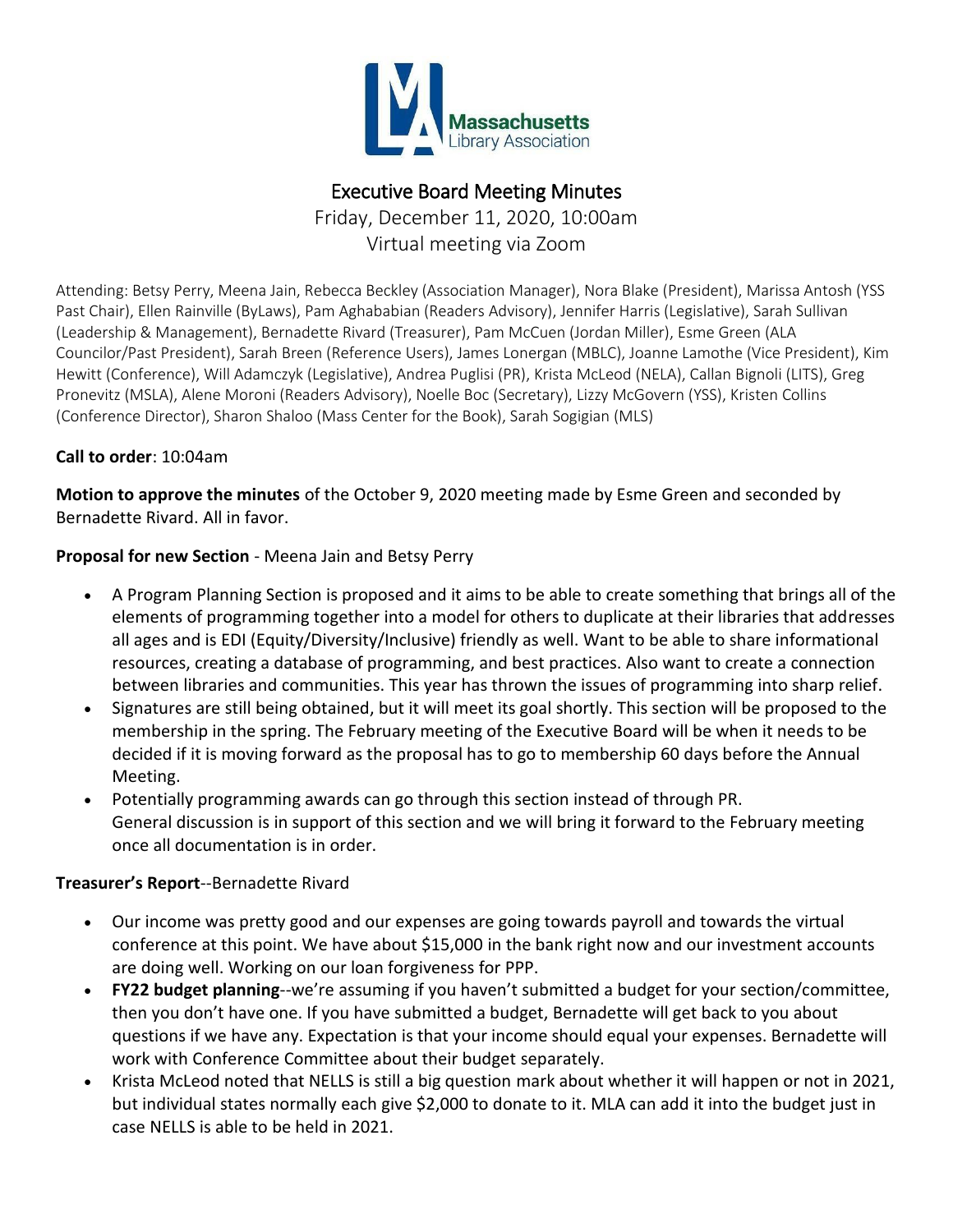# **Conference Update**--Kim Hewitt & Kristen Collins

 About 30 programs have been accepted overall. Still working on sponsorship proposals for our virtual programming. Expenses obviously will be down with a virtual conference.

# **Legislative Committee Partnership with Every Library**--Will Adamczyk

- Every Library is a PAC group and they work with libraries on both an individual and a state level. Jennifer Harris, Greg Pronevitz and Will have been all talking to them with possibilities. Main goals are to improve advocacy work with libraries in Massachusetts and to give MLA more of a branded public identity. This last is especially important as MLA is reached out to more and more often for advocacy from different libraries and groups.
- Currently have a plan that will be rolled out over the next 6 months and will include creating an advocacy packet for our legislators and getting a member of the library caucus to endorse it. Want to see about brokering a meeting with the library caucus members.
- Would like to expand Legislative Day and broaden the scope of it and see if we can get more public support and involvement.
- Create a pledge drive for support (not monetary) for libraries. This would involve members of the public pledging their support for their own local library as well as libraries in general.
- Also considering an advocacy retreat to really define our MLA agenda. All of the sections, committees, Administrative and Executive Boards will be called upon to pitch in.
- There is no cost associated with partnering with Every Library; just our own costs with postage and printing, etc.
- Ellen Rainville notes that MLA is a non-profit so we CAN be advocates, while other organizations may have their hands tied.
- MSLA's board will be discussing this next week and should likely be active partners as well.

### **Strategic planning update**--Nora Blake

- A draft is being worked on, with help from consultant Cindy Roche.
- The summer survey was fruitful, with quite a good amount of feedback. A 3 year plan is under consideration and will be ready in February if not sooner.

### **Updates**

- Nominating Committee--Esme Green
	- $\circ$  Candidate for Vice President for next year is Kim Hewitt. Bernadette Rivard is going to run for Treasurer again.
- MBLC--James Lonergan
	- $\circ$  Numbers are MUCH better than expected due to the state's rainy day reserve funding. MBLC was successful in getting their budget lines funded more than expected.
- MLS--Sarah Sogigian
	- $\circ$  New strategic plan is passed and the FY2021 budget is approved. Read the annual report that is linked in the packet. Thank you to everyone for your advocacy.
	- $\circ$  We saw record highs in almost everything this year. 57% increase in the Commonwealth ebooks program. Delivery numbers are lower only because we shut down for several weeks.
- NELA--Krista McLeod
	- $\circ$  Conference was overall successful, although attendance dropped off at the end.
- Other--Pam McCuen --NERTCL is seeking a representative from Massachusetts; pass it on if anyone might be interested in your youth services departments.
- YSS--introducing the new YSS chair, Lizzy McGovern. Thank you to Marissa Antosh for stopgapping the role of chair until now.